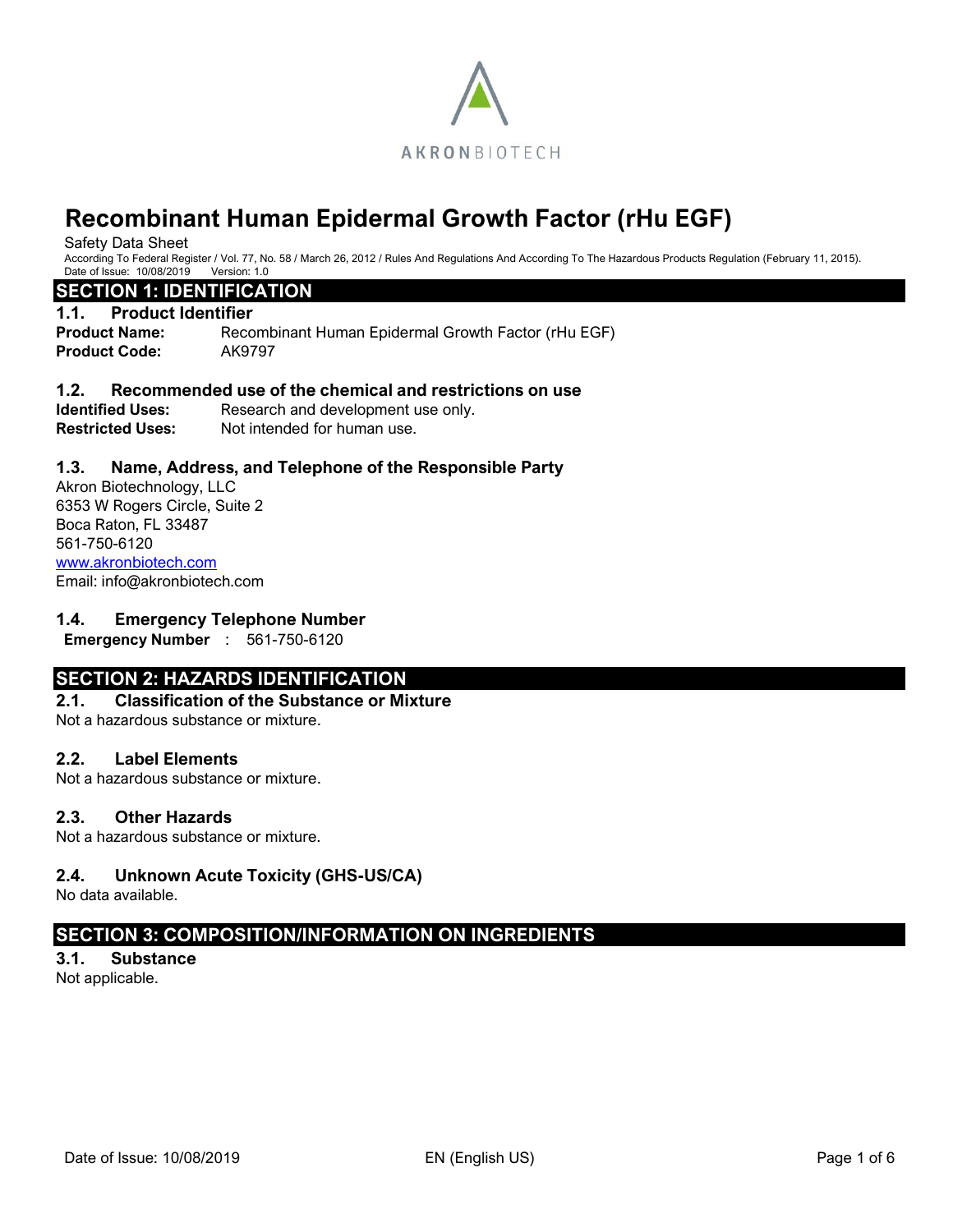#### Safety Data Sheet

According To Federal Register / Vol. 77, No. 58 / March 26, 2012 / Rules And Regulations And According To The Hazardous Products Regulation (February 11, 2015).

#### **3.2. Mixture**

This product contains no substances which are considered to be hazardous to health at their given concentrations.

| <b>Chemical Name</b>              | <b>Common name and synonyms</b>  | <b>Product Identifier (CAS-No)</b> |  |  |  |  |
|-----------------------------------|----------------------------------|------------------------------------|--|--|--|--|
| Recombinant<br>Human<br>Epidermal | Not applicable                   | Not applicable                     |  |  |  |  |
| Growth Factor (rHu EGF)           |                                  |                                    |  |  |  |  |
| <b>Phosphate Buffered Saline</b>  | PBS, phosphate buffered solution | Not Applicable                     |  |  |  |  |
| Mannitol                          | Mannite                          | 69-65-8                            |  |  |  |  |
| Sodium chloride                   | Salt, Table salt, NaCl           | 7647-14-5                          |  |  |  |  |

# **SECTION 4: FIRST AID MEASURES**

#### **4.1. Description of First-aid Measures**

#### **Inhalation:**

Not expected to be an inhalation hazard under anticipated conditions of normal use of this material. Seek medical advice if necessary.

#### **Skin Contact:**

Remove contaminated clothing. Rinse affected area with water for at least 5 minutes. Obtain medical attention if irritation develops or persists.

#### **Eye Contact:**

Rinse cautiously with water for at least 15 minutes. Remove contact lenses, if present and easy to do. Continue rinsing. Obtain medical attention if irritation develops or persists.

#### **Ingestion:**

Rinse mouth with water. Do NOT induce vomiting. Obtain medical attention.

## **4.2. Most Important Symptoms and Effects Both Acute and Delayed**

Not applicable.

# **4.3. Indication of Any Immediate Medical Attention and Special Treatment Needed**

Not applicable.

# **SECTION 5: FIRE-FIGHTING MEASURES**

## **5.1. Extinguishing Media**

**Unsuitable extinguishing media:** No data available.

**Suitable extinguishing media:** Use water spray, alcohol-resistant foam, dry chemical or carbon dioxide.

## **5.2. Special Hazards Arising From the Substance or Mixture**

No data available.

# **5.3. Advice for Firefighters**

Standard procedure for chemical fires.

# **SECTION 6: ACCIDENTAL RELEASE MEASURES**

## **6.1. Personal Precautions, Protective Equipment and Emergency Procedures**

Ensure adequate ventilation. Always wear recommended Personal Protective Equipment. See Section 8 for more detail.

## **6.2. Environmental Precautions**

Do not let product enter drains. Discharge into the environment must be avoided.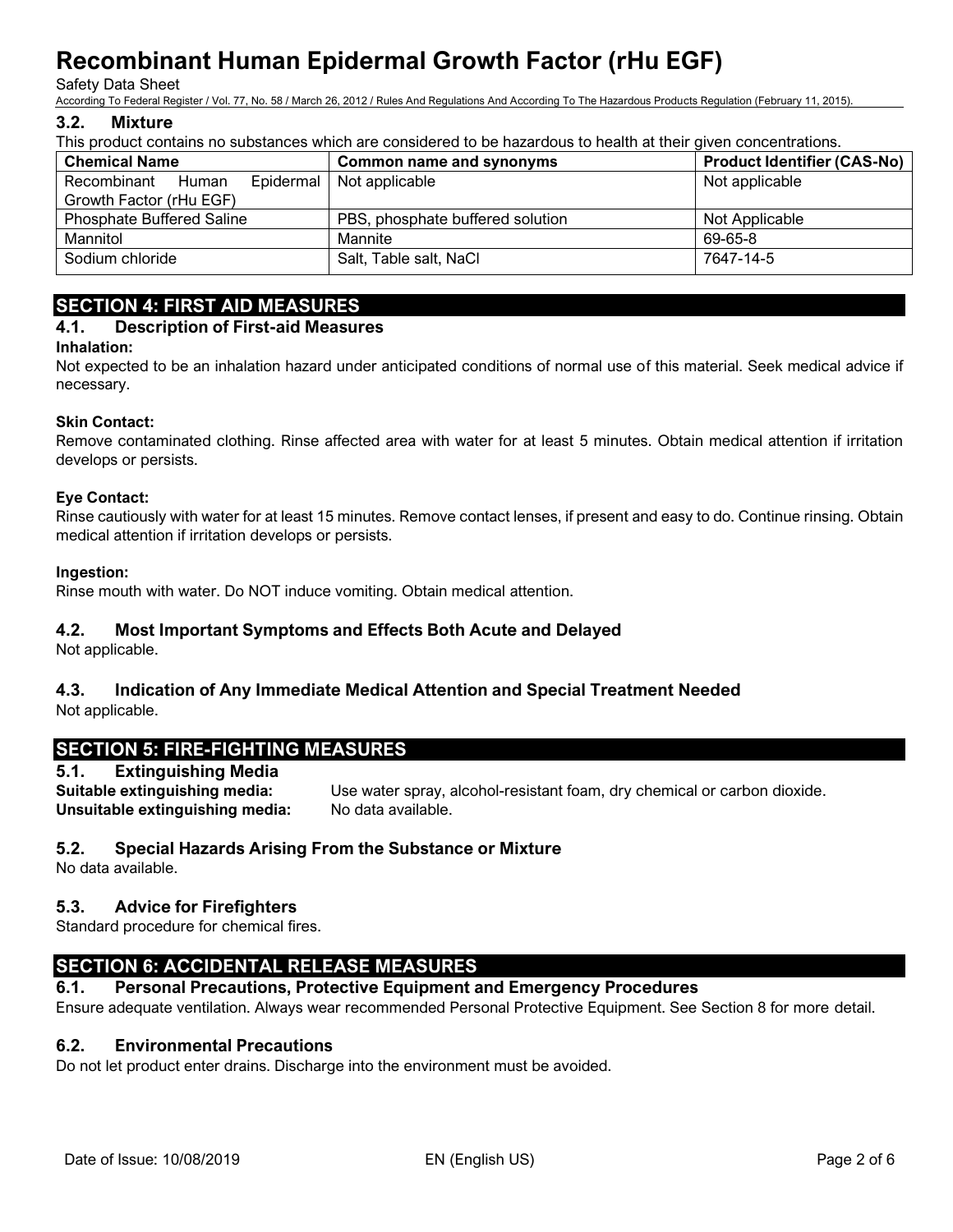Safety Data Sheet

According To Federal Register / Vol. 77, No. 58 / March 26, 2012 / Rules And Regulations And According To The Hazardous Products Regulation (February 11, 2015).

**6.3. Methods and Materials for Containment and Cleaning Up**

Soak up liquid components with inert absorbent material.

## **6.4. Reference to Other Sections**

See Section 8 for exposure controls and personal protection and Section 13 for disposal considerations.

# **SECTION 7: HANDLING AND STORAGE**

## **7.1. Precautions for Safe Handling**

Use appropriate personal protective equipment (PPE). Avoid contact with skin and eyes.

#### **7.2. Conditions for Safe Storage, Including Any Incompatibilities**

Keep container tightly closed in a dry, well-ventilated place and at a temperature of 2-8°C.

## **7.3. Specific End Use(s)**

Apart from the uses mentioned in section 1.2 no other specific uses are stipulated.

# **SECTION 8: EXPOSURE CONTROLS/PERSONAL PROTECTION**

## **8.1. Control Parameters**

The product contains no substances with occupational exposure limit values from the manufacturer, supplier, importer, or the appropriate advisory agency including: ACGIH (TLV), AIHA (WEEL), NIOSH (REL), OSHA (PEL), Canadian provincial governments, or the Mexican government.

## **8.2. Exposure Controls**

#### **Appropriate Engineering Controls:**

Emergency eye wash fountains and safety showers should be available in the immediate vicinity of any potential exposure. Ensure adequate ventilation, especially in confined areas. Handle in accordance with good industrial hygiene and safety practice.

#### **Personal Protective Equipment (PPE):**



#### **Hand Protection:**

Handle with gloves. Gloves must be inspected prior to use. Use proper glove removal technique (without touching glove's outer surface) to avoid skin contact with this product. Dispose of contaminated gloves after use in accordance with applicable laws and good laboratory practices. Wash and dry hands.

#### **Eye Protection:**

Use face shield, chemical goggles or safety glasses tested and approved under appropriate government standards such as NIOSH (US) or EN 166 (EU).

#### **Skin and Body Protection:**

The type of protective equipment must be selected according to the concentration, amount of the hazardous substance at the specific workplace and appropriate risk assessment.

#### **Respiratory Protection:**

Respiratory protection is not required. In case of inadequate ventilation, oxygen deficient atmosphere, or where exposure levels are not known wear approved respirators and components tested and approved under appropriate government standards such as NIOSH (US) or CEN (EU).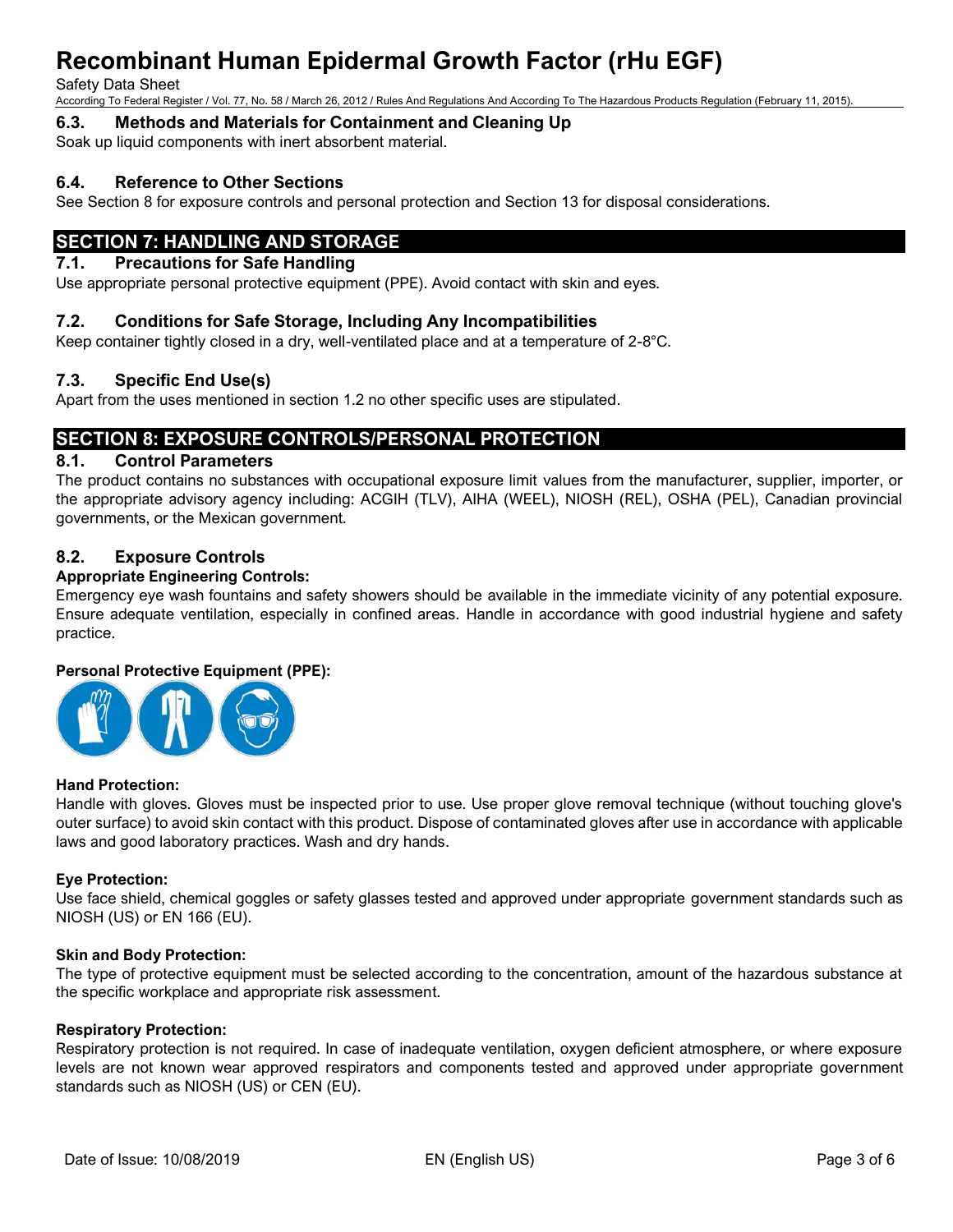#### Safety Data Sheet

According To Federal Register / Vol. 77, No. 58 / March 26, 2012 / Rules And Regulations And According To The Hazardous Products Regulation (February 11, 2015).

#### **Hygiene measures:**

Handle in accordance with good industrial hygiene and safety practice.

# **Environmental Exposure Controls:**

Do not let product enter drains.

# **SECTION 9: PHYSICAL AND CHEMICAL PROPERTIES**

| 9.1. | <b>Information on Basic Physical and Chemical Properties</b> |                           |
|------|--------------------------------------------------------------|---------------------------|
|      | Appearance                                                   | White to off-white powder |
| Odor |                                                              | Not available             |
|      | Odor threshold                                               | Not available             |
| рH   |                                                              | Not available             |
|      | Melting point/freezing point                                 | Not available             |
|      | Boiling point/boiling range                                  | Not available             |
|      | Flash point                                                  | Not available             |
|      | Evaporation rate                                             | Not available             |
|      | Flammability (solid, gas)                                    | Not available             |
|      | Lower flammable limit                                        | Not available             |
|      | Upper flammable limit                                        | Not available             |
|      | Vapor pressure                                               | Not available             |
|      | Relative vapor density at 20°C                               | Not available             |
|      | Relative density                                             | Not available             |
|      | Solubility                                                   | Not available             |
|      | Partition coefficient: N-Octanol/Water                       | Not available             |
|      | Auto-ignition temperature                                    | Not available             |
|      | Viscosity                                                    | Not available             |
|      |                                                              |                           |

# **SECTION 10: STABILITY AND REACTIVITY**

# **10.1. Reactivity:**

No data available.

# **10.2. Chemical Stability:**

Stable under recommended handling and storage conditions (see Section 7).

# **10.3. Possibility of Hazardous Reactions:**

No data available.

# **10.4. Conditions to Avoid:**

No data available.

# **10.5. Incompatible Materials:**

No data available.

# **10.6. Hazardous Decomposition Products:**

Under normal conditions of storage and use, hazardous decomposition products should not be produced.

# **SECTION 11: TOXICOLOGICAL INFORMATION**

# **11.1. Information on Toxicological Effects**

There is no data available indicating acute toxicity. Inhalation Exposure in the set of the set of the set of the set of the set of the set of the set of the set of the set of the set of the set of the set of the set of the set of the set of the set of the set of the set of t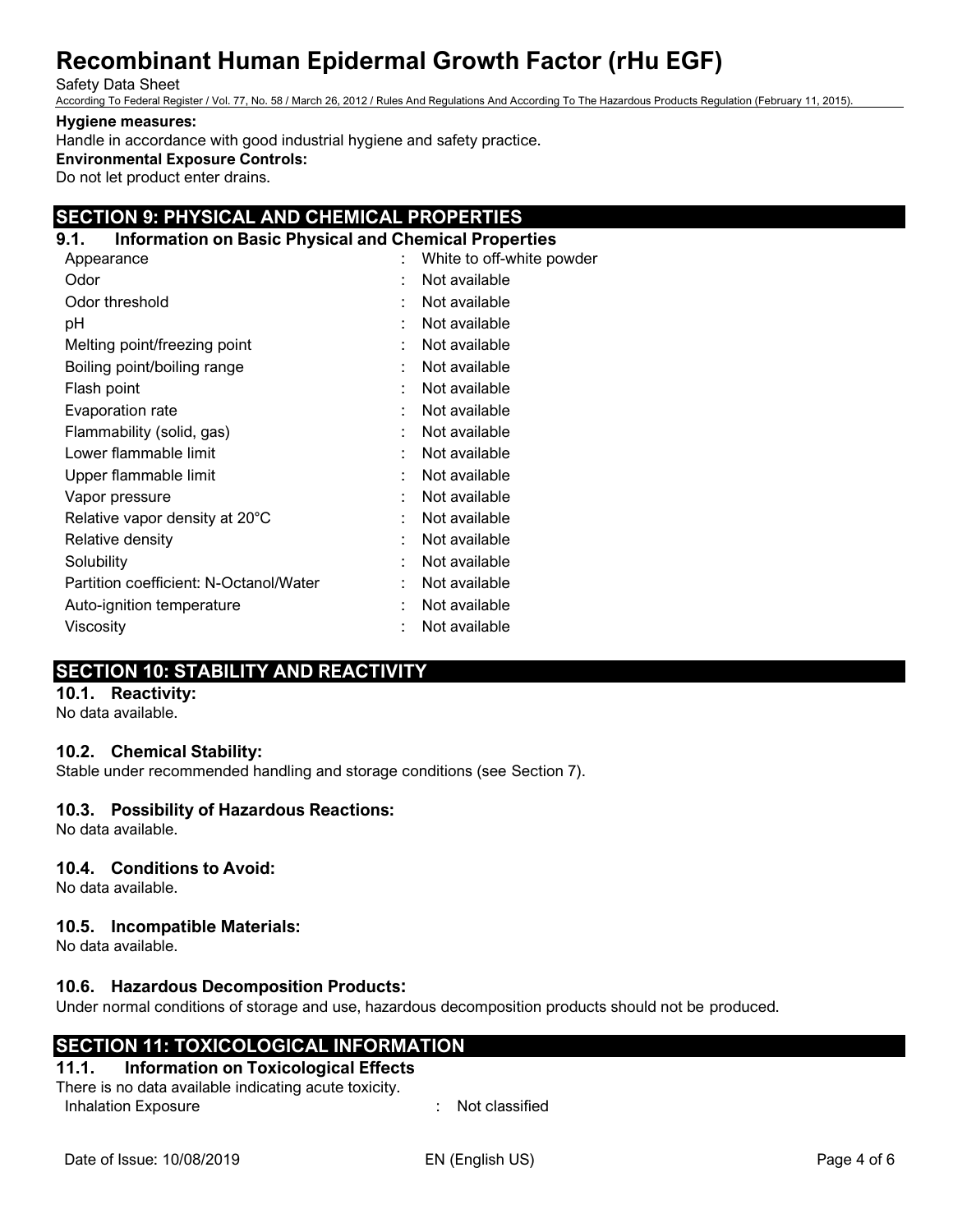Safety Data Sheet

According To Federal Register / Vol. 77, No. 58 / March 26, 2012 / Rules And Regulations And According To The Hazardous Products Regulation (February 11, 2015).

| <b>Ingestion Exposure</b>                            | Not classified |
|------------------------------------------------------|----------------|
| Skin Exposure                                        | Not classified |
| Eye Exposure                                         | Not classified |
| <b>Germ Cell Mutagenicity</b>                        | Not classified |
| Carcinogenicity                                      | Not classified |
| <b>Reproductive Toxicity</b>                         | Not classified |
| Specific Target Organ Toxicity (Single Exposure)     | Not classified |
| Specific Target Organ Toxicity (Repeated Exposure) : | Not classified |
| <b>Aspiration Hazard</b>                             | Not classified |
|                                                      |                |

# **SECTION 12: ECOLOGICAL INFORMATION**

**12.1. Ecotoxicity** No data available.

# **12.2. Persistence and Degradability**

No data available.

# **12.3. Bioaccumulative Potential**

No data available.

# **12.4. Mobility in Soil**

No data available.

# **12.5. Other Adverse Effects**

No data available.

# **SECTION 13: DISPOSAL CONSIDERATIONS**

## **13.1. Waste treatment methods**

Treatment of waste per local authority regulations. Empty containers may retain product residues. Avoid disposal of material into untreated sewers. Disposal of this product, solutions and any by-products should at all times comply with the requirements of environmental protection and waste disposal legislation and any regional, national and local authority requirements.

# **SECTION 14: TRANSPORT INFORMATION**

The shipping description(s) stated herein were prepared in accordance with certain assumptions at the time the SDS was authored and can vary based on a number of variables that may or may not have been known at the time the SDS was issued.

| UN number                    | ÷. | No data available |
|------------------------------|----|-------------------|
| UN proper shipping name      | ÷. | No data available |
| Transport hazard class       | ÷. | No data available |
| Packing group                |    | No data available |
| <b>Environment Hazards</b>   |    | No data available |
| Special precautions for user |    | No data available |
| Transport in bulk            |    | No data available |

# **SECTION 15: REGULATORY INFORMATION**

## **SARA 302 Components**

This product does not contain any chemical components subject to the reporting requirements of SARA Title III, Section 302.

## **SARA 313 Components**